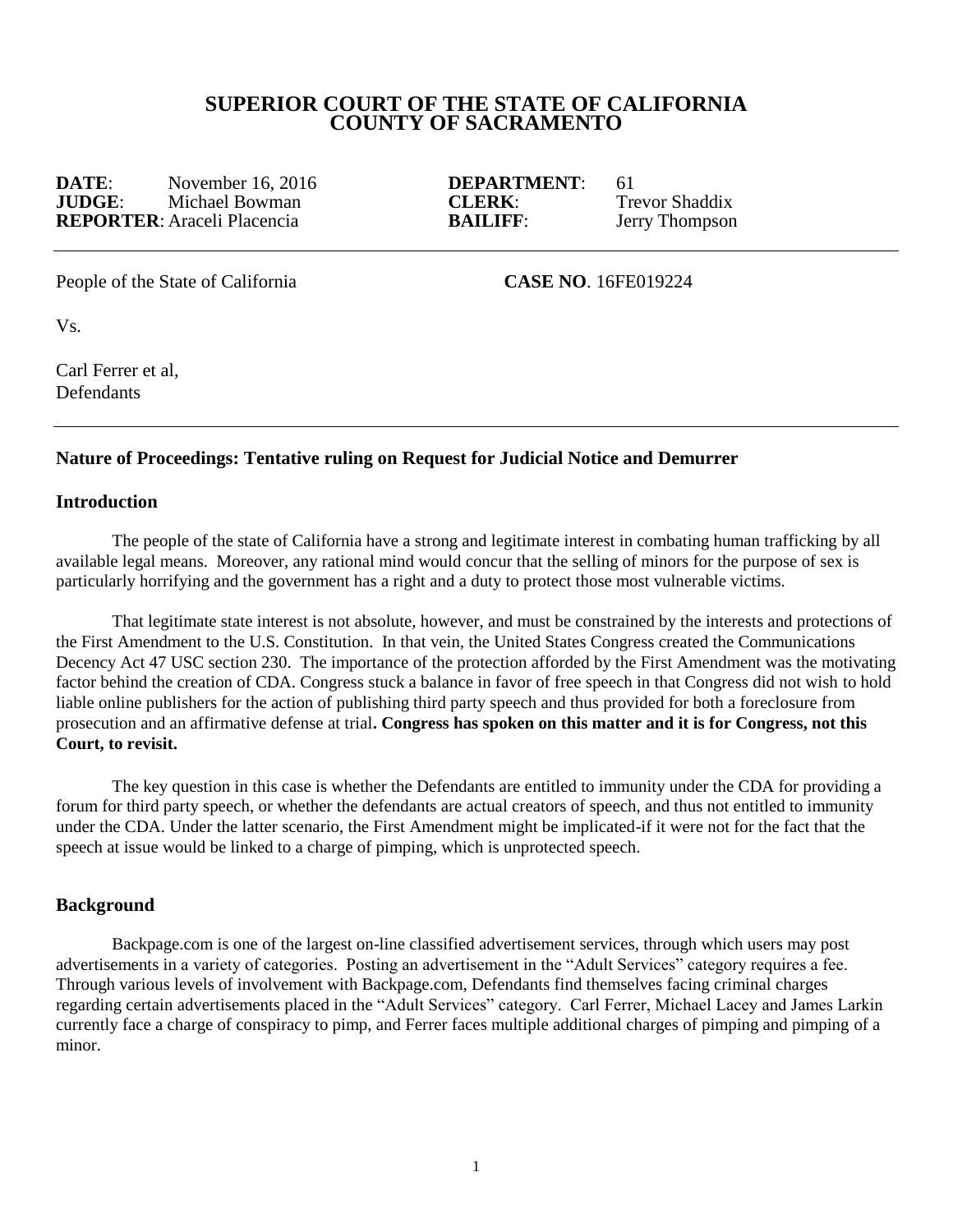The allegations are that Defendants conspired to create and organize a website that allows sex trafficking to take place. The People assert that Defendants created such a site, knowing that prostitutes and/or pimps use the site to advertise prostitution, and Defendants did so with the intent to derive support and maintenance from the prostitution resulting from the advertisements. The People allege that Defendants' plan has come to fruition and that they have derived financial support and maintenance from the prostitution resulting from the advertisements third parties pay Backpage.com to place. Allegedly, Defendants have also derived support from prostitution resulting from content created by Defendants when they took content from third party advertisements placed on Backpage.com and posted new advertisements on EvilEmpire.com and BigCity.com – sites also created and maintained by Defendant Ferrer.

On October 19, 2016, Defendants filed a demurrer to the felony complaint against them. Against the backdrop of unsuccessful attempts by the California and other state Attorneys General to shut down adult online advertising, the Defendants argue that the instant prosecution cannot go forward. Defendants claim that the complaint and prosecution are: barred by the First Amendment, legally deficient under Section 230 of the Communications Decency Act ("CDA"), and devoid of any facts that constitute public offenses under the criminal statutes.

Defendants also sought this Court to take judicial notice of several documents related to the efforts of several Attorneys General to challenge Backpage's continued participation in the online "Adult Services" classified sector. The People have filed an opposition to both the demurrer and the request for judicial notice.

# **Courts legal analysis and tentative ruling**

### **1. Complaint states facts that constitute public offenses**

The Defendants argue that the court should grant the demurrer because the Complaint fails to allege any public offense. Rather, Defendants maintain, the People are pursuing a theory of prosecution based on allegations that third parties posted content allegedly relating to unlawful conduct. Defendant Ferrer also claims that the pimping charges against him are deficient because there is nothing to connect Ferrer to any of the advertisements associated with the nine victims. (Def. 24-25) All the defendants allege that the complaint's conspiracy charge is deficient because it does not address several elements of conspiracy. (Def. 25-26) The People claim that the complaint expressly alleges that Defendant Ferrer "knowingly and repeatedly took the earnings of victims engaged in prostitution because his livelihood depended on it." (Opp. 18) As to the conspiracy between all the defendants, the People assert that the complaint expressly alleges they conspired together to commit pimping for the purpose of further enriching themselves. (Opp. 19) The People maintain that level of specificity is all that is required to provide notice under Penal Code section 952. (Opp. 18-20) The People argue that Defendants' assertion that the complaint does not adequately state facts that constitute public offenses belies confusion between a civil and criminal pleading requirements. (Opp. 20) As stated below, the key issue here is whether Defendants are able to claim immunity under the CDA. Such ability to claim liability would not necessarily render the complaint deficient. The charging instrument however, is sufficient in this case.

## **2. Defendants Challenge is Appropriately Raised in a Demurrer**

Initially, the People claim that a demurrer is not the appropriate vehicle in which to raise a defense of immunity under the CDA. Rather, the People contend that such immunity may only be raised as an affirmative defense. This Court disagrees.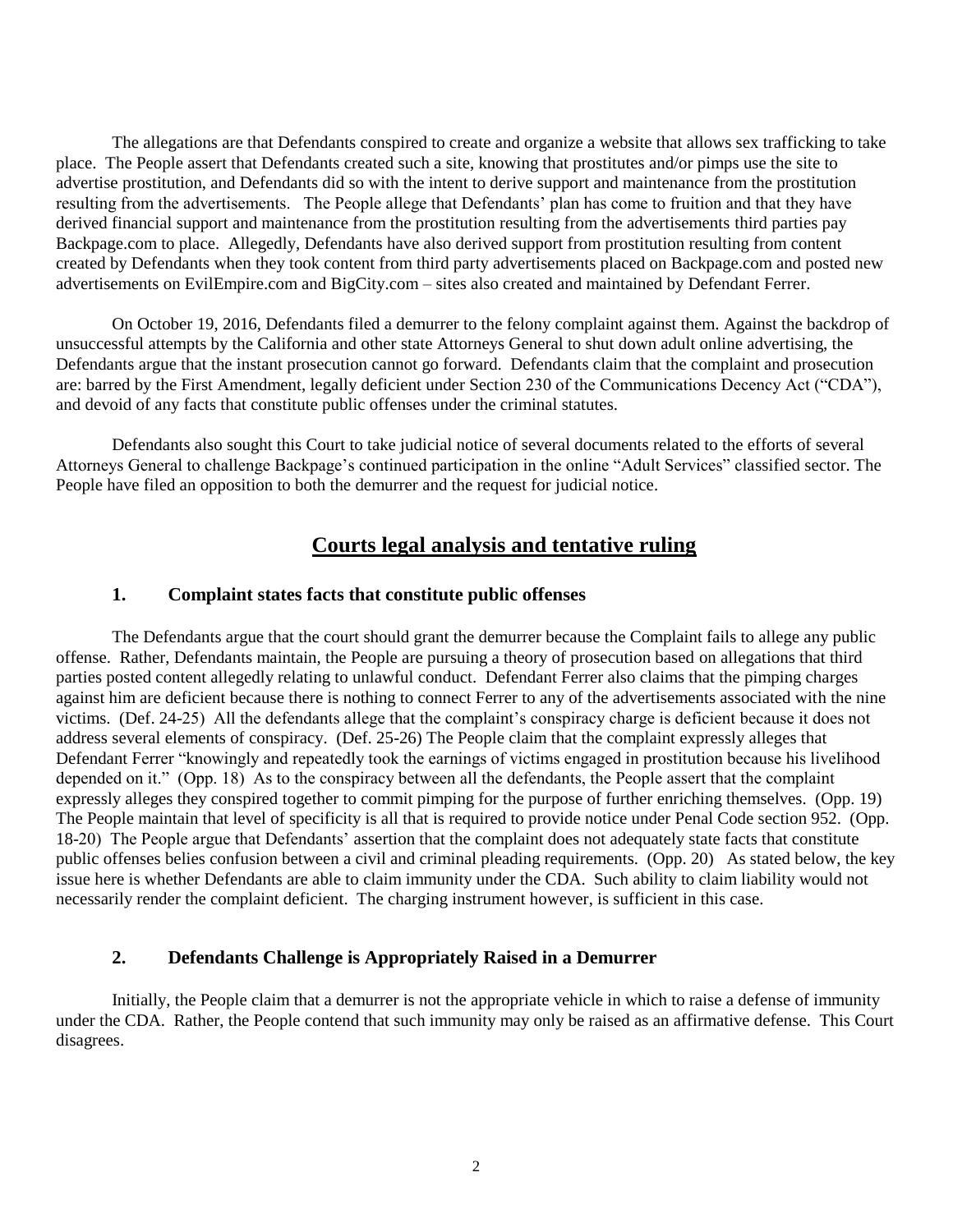A defendant may demur only on delineated statutory grounds. (Pen. Code, § 1004; *People v. Saffell* (1946) 74 Cal.App.2d supp. 967, 972.) These include the ability to challenge alleged defects on the face of the accusatory pleading and on the grounds that the pleading includes information that would be a bar to prosecution. (Pen. Code, § 1004. *See also People v. Goodman* (2014) 225 Cal.App.4th 950, 956.) The language of the CDA itself states, "No cause of action may be brought and no liability will may be imposed under any State or local law that is inconsistent with this section." (47 U.S.C. §230 (e) (3) (emphasis added).) This statutory language clearly demonstrates a legislative intent to provide both a bar to prosecution and an affirmative defense at trial. Thus, the question of immunity under the CDA may be properly raised in a demurrer.

### **3. The First Amendment is implicated**

Defendants contend that the First Amendment bars prosecution, as the People are seeking to prosecute individuals for publishing third party content. However, this case is different than other cases litigated by Backpage where state legislation attempted to prohibit the publication of advertisements for commercial sex abuse with a minor. (Compare Backpage.com, LLC v. Hoffman, 2013 U.S. Dist. LEXIS 119811 [New Jersey law directed at advertising commercial sexual abuse of a minor]; Backpage.com, LLC v. *McKenna* (2012) 681 F.Supp.2d 1262 [Washington state law criminalizing knowing publication of information containing a depiction of a minor and an offer of sex for "something of value"]; *Backpage.com LLC v. Cooper* (2013) 939 F.Supp.2d 805 [Tennessee law criminalizing the act of selling an advertisement for commercial sex with a minor].) Quite simply, the instant charges are not based on an overt attempt to criminalize the act of publication, and traditional First Amendment analysis is not required here. That is not to say that the First Amendment is not implicated. Indeed, the protections afforded by the First Amendment were the motivating factors behind the enactment of the CDA. Congress expressly intended to relieve online publishers from liability for publishing third-party speech. (47 U.S.C. § 230) Thus, the relevant question in this case is whether, and to what extent, Defendants' activity entitles them to protection of their First Amendment rights through the immunity provision of the CDA.

### **4. Immunity Under the Communications Decency Act**

The CDA provides immunity for online publishers and distributors of content generated by third parties. (*Barrett v. Rosenthal* (2006) 40 Cal.4th 33, 39.) Protection from the CDA is broken down into three parts. Conduct is shielded if the defendant (1) is a provider or user of an interactive computer service; (2) that the plaintiff seeks to treat as a publisher or speaker; (3) of information provided by another information content provider. (*Fields v. Twitter, Inc*. (2016 U.S. Dist. LEXIS 105768, \*8; *Doe v. Backpage.com LLC* (2016) 817 F.3d 12, 19; 47 U.S.C. §230.) "There has been near-universal agreement that section 230 should not be construed grudgingly." (*Doe, supra*, 817 F.3d at 118 [citations omitted].)

The second component is the instant source of dispute. Defendants assert that Backpage.com is an internet service provider that merely allows third parties to publish their content, and any prosecution seeks to impermissibly treat them as the speaker. The People respond that the CDA does not protect those who knowingly commit their own crimes on the internet.

To determine whether defendant faces a claim that seeks to treat the defendant as a publisher or speaker of information provided by a third party, "'courts must ask whether the duty that the plaintiff alleges the defendant violated derives from the defendant's status or conduct as a publisher or speaker'." (*Fields, supra*, 2016 U.S. Dist. LEXIS 105768, \*10, *quoting Barnes v. Yahoo!, Inc.* 570 F.3d 1096, 1101-02.) Moreover, because distributors are included in the publisher category, distributors are also entitled to protection under the CDA. After all, publication includes every repetition and distribution of material. (*Barrett v. Rosenthal* (2006) 40 Cal.4th 33, 45.) Under the CDA, "any activity that can be boiled down to deciding whether to exclude material that third parties seek to post online is perforce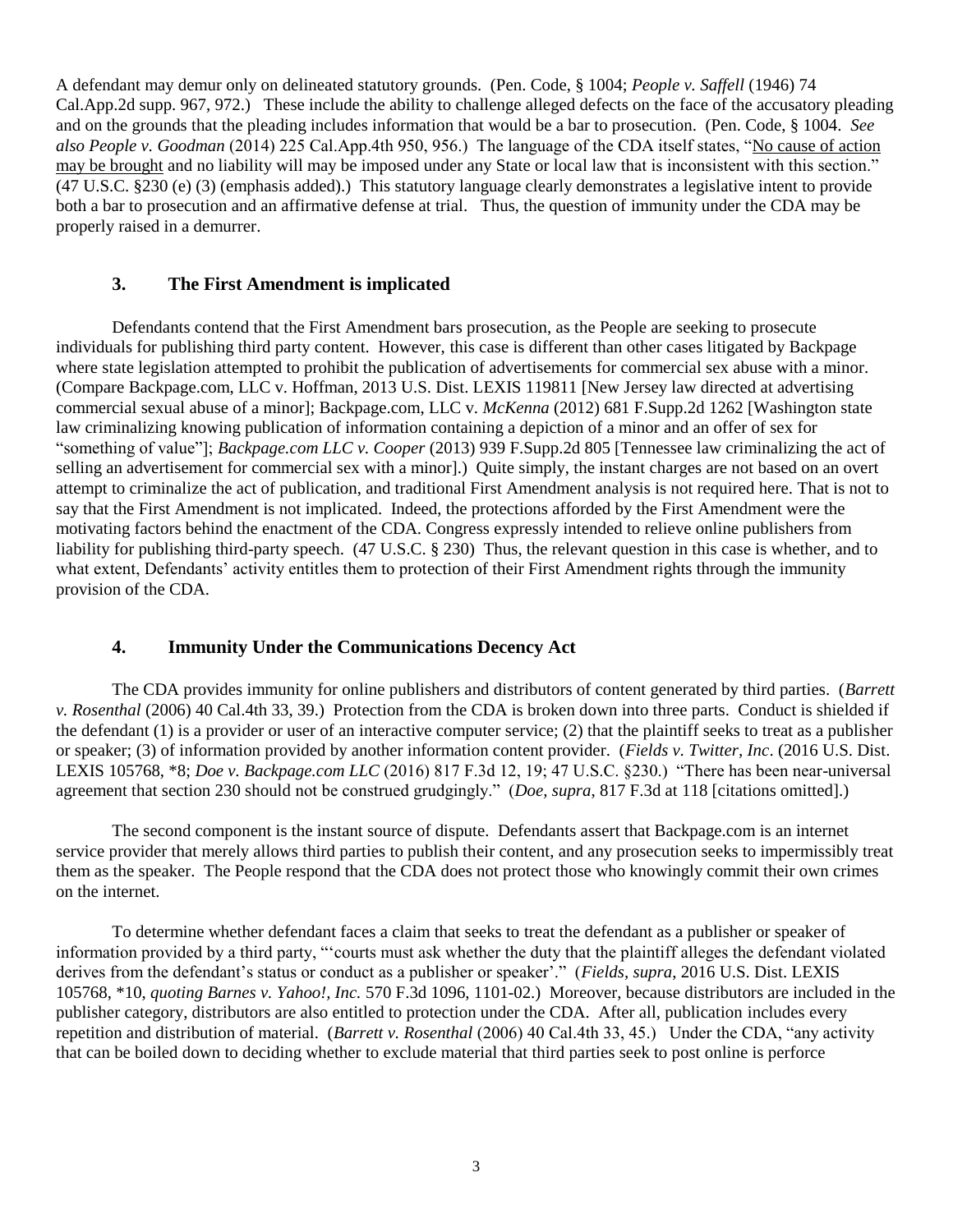immune." (*Fair Housing Council of San Fernando Valley v. Rommates.com, LLC,* (9th Cir. 2008) 521 F.3d 1157, 1170- 1171.) The Ninth Circuit has recognized that although "there will always be close cases where a clever lawyer could argue that something the website operator did encouraged the illegality…Such close cases must be resolved in favor of immunity…" (Id at 1174.)

There are two possible theories of prosecuting Defendants for pimping, the target offense in this case. A defendant can be convicted of pimping under a theory that involves actual solicitation of prostitution. Alternatively, defendants may be prosecuted under the theory is that defendants derived support from the earnings of another's act of prostitution. (*See McNulty, supra,* 202 Cal.App.3d at 630 [stating the two theories of prosecution for pimping].) The People assert that the allegations are that the Defendants "knowingly derived support from prostitution earnings, *i.e*., profited from prostitution." The People also assert that Defendants have been charged "based on the content that they created." (Opp. 14, 21) The People claim that Defendants created this content by posting advertisements on EvilEmpire.com and BigCity.com "using content developed from Backpage.com Escort users." (Opp. 21) Notably, there are no allegations that the victims' advertisements were listed on any site except for Backpage.com.

### *1. Theory that Defendant's derived financial support from prostitution*

The People maintain that pimping will be shown when the People demonstrate that Defendants acquired income from prostitution resulting from advertisements placed in Backpage.com. The People assert that Defendants agreed upon a business model to maximize the receipt of prostitution earnings and committed many overt acts in furtherance of this objective. (Opp. 3)

In support, the People cite to *People v. Grant* (2011) 195 Cal.App.4th 107. *Grant* discusses a distinction between financial support received by the prostitute (illegal) and funds paid by the prostitute for services rendered or other purposes (legal). The appellate court made clear that "the statutory prohibition does not preclude a person from accepting a known prostitute's funds gained from the prostitute's lawful activities or for purposes other than the person's support and maintenance." (*Id* at 116. *See also Allen v. Stratton* (C.D.Cal. 2006) 428 F.Supp.2d 1064, 1072, fn 7 [a natural reading of the pimping statute does not apply to an individual who provides a legitimate professional service to a prostitute even if paid with proceeds earned from prostitution, the service provider derives support from his own services]; *People v. Reitzke* (1913) 21 Cal.App.740, 742 [a legitimate defense to pimping is that a prostitute loaned the defendant money for the purpose of going into the saloon business, or for any other purpose except the purpose of being supported or maintained by the prostitute].)

Here, there is no dispute that Backpage charged money for the placement of advertisements. Does this qualify as services rendered for legal purposes? Given the services provided by the online publisher, the answer to that question is yes. Providing a forum for online publishing is a recognized legal purpose that is generally provided immunity under the CDA. This immunity has been extended by the courts to apply to functions traditionally associated with publishing decisions, such as accepting payment for services and editing. (*See e.g., Fields, supra*, 2016 U.S. Dist. LEXIS 105768, \*11-12 [Twitter immune against claims that it provided ISIS material support through use of its services because protected publishing activity included decisions about: what third party content may be posted online; monitoring, screening, and deletion of content; and whether to prevent posting].) In fact, the People acknowledge that the mere act of accepting money for postings is permissible. (Opp. 9) The case law is clear that, immunity is removed when the service provider affirmatively acts to create the offensive content.

This Court draws support for its conclusion from cases in other jurisdictions. In *Doe*, for example, the plaintiffs alleged that, beginning at age 15, they were trafficked through advertisements on Backpage.com and Backpage profited from their victimization. The plaintiffs filed suit against Backpage.com for violating the Trafficking Victims Protection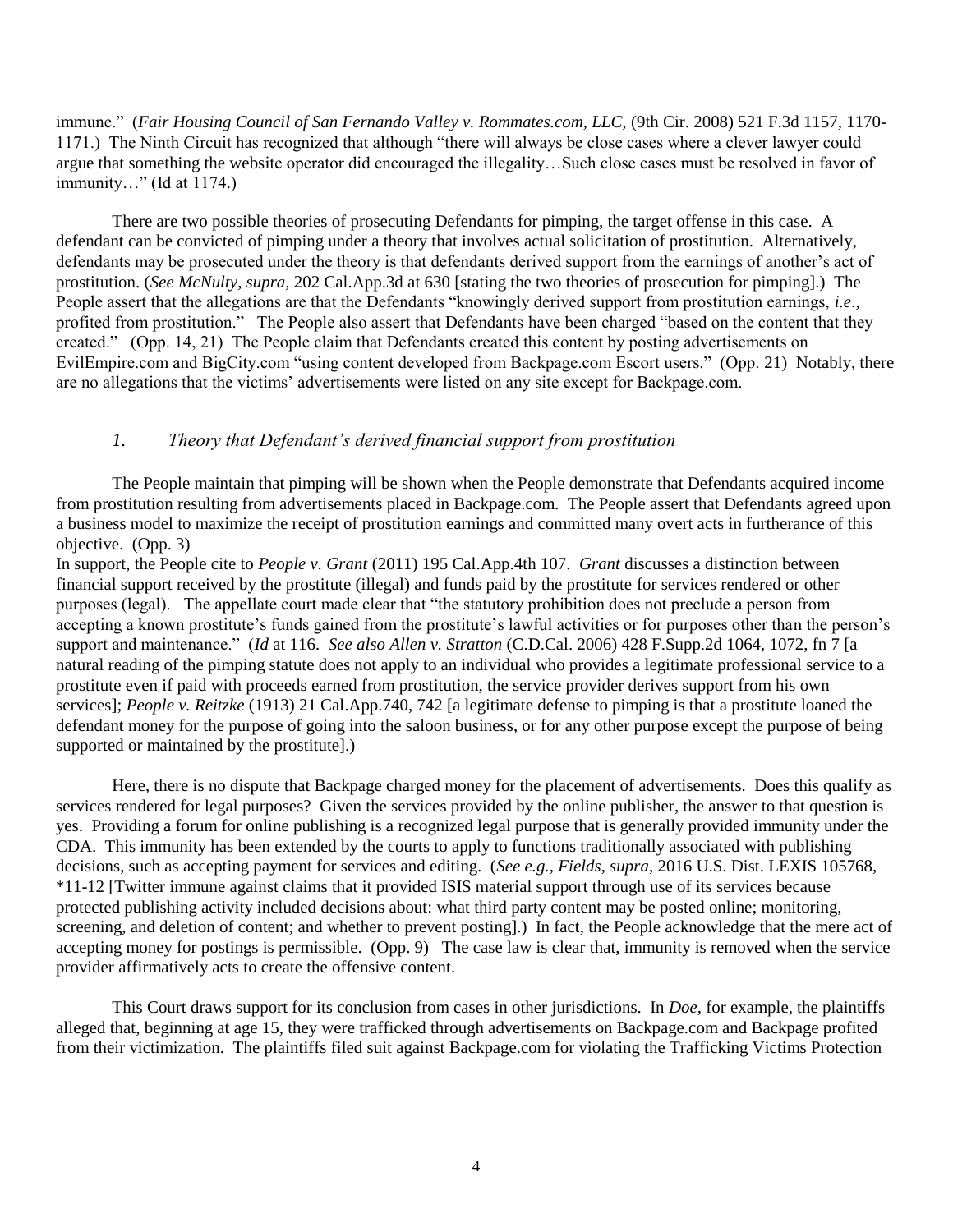Reauthorization Act ("TVPRA") which prohibits knowingly benefitting financially from sex trafficking. (*Doe, supra*, 817 F.3d at 15.) Plaintiffs' theory was that Backpage engaged in a course of conduct designed to facilitate sex traffickers' efforts to advertise their victims on the website by only charging for posts made in the "Adult Entertainment" section, and allowing users to pay an additional fee for "Sponsored Ads," which increased the number of times the advertisement appeared. (*Id*. at 17.) Plaintiffs also alleged that Backpage tailored its posting requirements to make trafficking easier by not blocking repeated attempts to post and by allowing users to pay anonymously through prepaid credit cards or digital currencies. (*Id* at 16.)

Backpage moved to dismiss the suit under Federal Rule of Civil Procedure 12(b) (6). The district court granted the motion and found that the CDA provided immunity from the claims. On review, the First Circuit Court of Appeals affirmed the district court's ruling. The First Circuit rejected the plaintiffs' assertion that Backpage participated in an affirmative course of conduct and actual participation in sex trafficking. The court noted that the challenged were traditional publisher functions, and thus immune from suit under the CDA. (*Id*. at 20) The court also noted that the plaintiffs were harmed when they were trafficked through the advertisements. Without the content of those advertisements – which was created by a third party - there would be no harm. (*Id*. at 20.) The court dismissed the plaintiffs' assertion that Backpage's decisions about what measures to implement demonstrate a deliberate attempt to make sex trafficking easier. The court stated, "Whatever Backpage's motivations, those motivations do not alter the fact that the complaint premises liability on the decisions that Backpage is making as a publisher with respect to third-party content." *(Id at 21.)* The court went on to state "even if we assume, for argument's sake, that Backpage's conduct amounts to 'participation in a [sex trafficking] venture' – a phrase that no published opinion has yet interpreted – the TVPRA claims as pleaded premise that participation on Backpage's actions as a publisher or speaker of third-party content. The strictures of section 230(c) foreclose such suits." (*Ibid*.) The First Circuit specifically held that "claims that a website facilitates illegal conduct through its posting rules necessarily treat the website as a publisher or speaker of content provided by third parties and, thus, are precluded by section 230(c)(1)." (*Id*. at 22.)

Similarly, in *M.A. ex rel. P.D. v. Village Voice Media Holdings, LLC* (E.D. Mo. 2011) 809 F.Supp.2d 1041, the plaintiff sought to hold Backpage responsible for her victimization through sex trafficking that took place as a result of advertisements placed on Backpage.com. The plaintiff alleged that Backpage accepted a fee for such advertisements, knew that advertisements were for prostitution and "created information" by hosting a search engine, providing instructions for increased visibility of advertisements and allowed for anonymous payment. (*M.A., supra*, 809 F.Supp.2d at 1044.) The court granted the Defendant's motion to dismiss on the basis that the CDA provided immunity. The court reasoned that there was no allegation that Backpage was responsible for the actual development of any portion of the content of the advertisements or specifically encouraged the development of the offensive nature. (*Id* at 1052.) (See also Opp. 21; Def. 21-22)

This case is very similar to those discussed. As alleged here, the prostitution took place as a result of an advertisement placed by a third party. Backpage's decision to charge money to allow a third party to post content, as well as any decisions regarding posting rules, search engines and information on how a user can increase ad visibility are all traditional publishing decisions and are generally immunized under the CDA. In short, the victimization resulted from the third party's placement of the ad, not because Backpage profiting from the ad placement.

### *2. Theory that Defendant solicited the prostitution*

The People argue that Defendant Ferrer created content from escort advertisements on Backpage to create advertisements on EvilEmpire.com and BigCity.com "using content developed from Backpage Escort users, giving users no apparent way to create or edit content on EvilEmpire.com." (Opp. 14, 21; Comp. 2) The People assert that "the Complaint is predicated on the Defendants' conduct – not Backpage's content – and part of that conduct involved the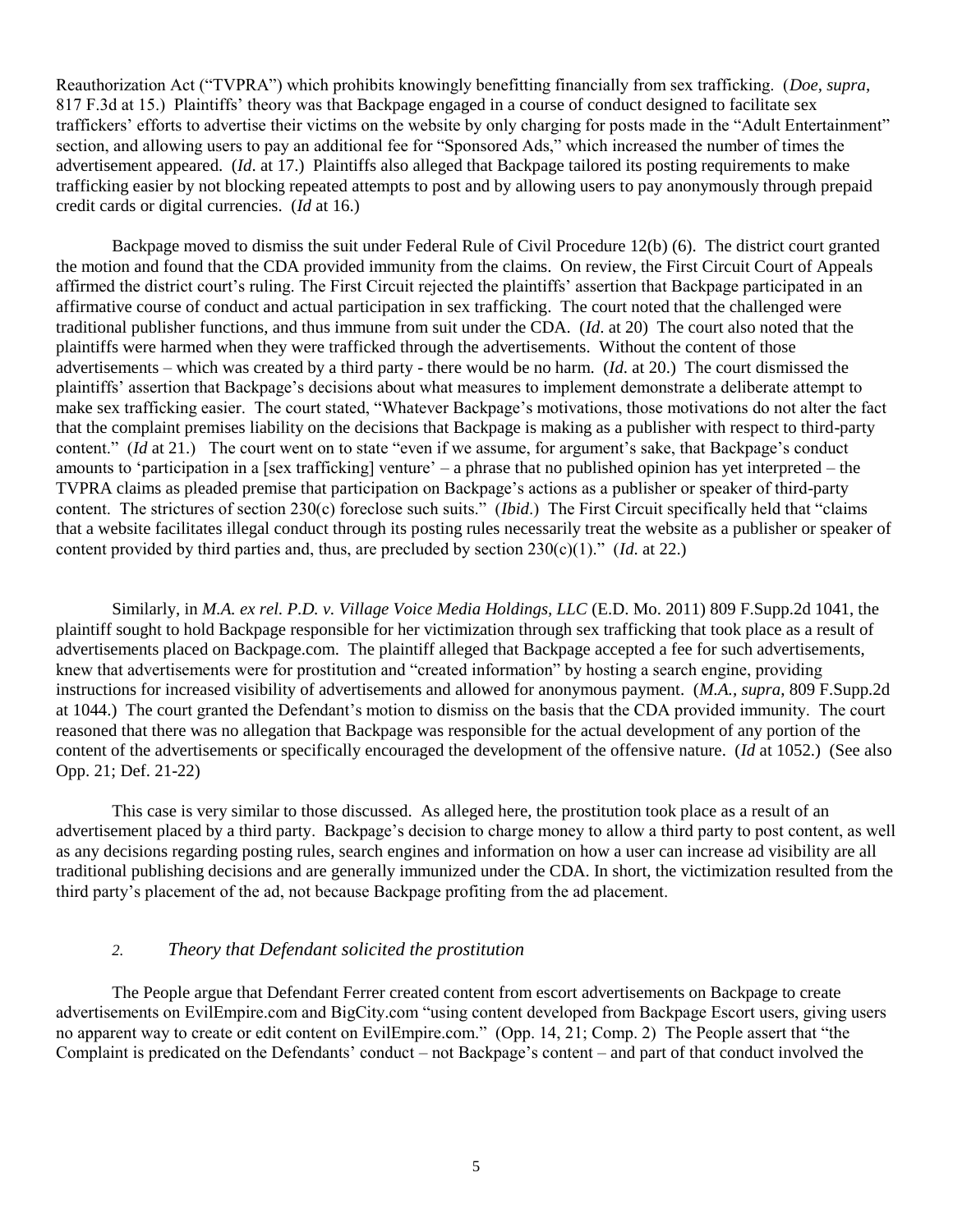creation and development of sites like EvilEmpire.com to further Backpage's profits from prostitution." (Opp. 22) Under this theory, Defendants allegedly solicited prostitution and would not be entitled to immunity under the CDA.

Once a website does more than simply maintain neutral policies that prohibits or limits certain content, it runs the risk of becoming a content provider and not immune from liability under the CDA. (*See Phan v. Pham* (2010) 182 Cal.App.4<sup>th</sup> 323 [holding when Defendant's own acts material contribute to the illegality of the material, immunity under the CDA will be lost].) For example, in *Fair Housing v. Roommates.com* (9th Cir. 2008) 521 F.3d 1157, the defendant ran a website for the purposes of matching potential roommates together. In order to utilize the website, participants were required to answer a series of questions regarding a user's sex, sexual orientation and whether they will bring children to the household. Paid subscriptions provided access to detailed preferences from potential roommates. (*Id* at 1161-1162)

The Fair Housing Councils of two cities sued Roommates, and alleged a violation of the Fair Housing Act and California housing discrimination laws. The Councils alleged that the website was acting as a housing broker in ways that it could not lawfully do off-line. (*Id* at 162.) The district court granted Roommate's motion to dismiss based on immunity provided by the CDA. The Ninth Circuit reversed.

The Ninth Circuit found that by creating the questions and choice of answers that a real estate broker was legally prohibited from asking and then requiring subscribers to answer them, Roommate became an information content provider and not immune under the CDA. (*Id* at 1164.) The court contrasted Roommate's behavior, where it both elicited the allegedly illegal content and made aggressive use of it in conducting its business, with utilizing a neutral classification tool or search engine that does nothing to enhance the illegality of the content. (*Id* at 1172.)

The Ninth Circuit's reasoning in *Roommates* was adopted by the Tenth Circuit in *Federal Trade Commission v. Accusearch Inc.* (10th Cir. 2009) 370 F.3d 1187. In that case, the Tenth Circuit refused to allow Accusearch to claim immunity under the CDA against claims that Accusearch violated the Telecommunications Act by selling confidential telephone records without customer consent. Accusearch paid researchers to illegally obtain the phone numbers, then resold the numbers online. The court determined that such actions went beyond providing a neutral conduit for confidential telephone information. Rather, Accusearch actively developed the information and was therefore responsible for the creation of the offensive content. (*Id*. at 1198-1199.) The court ultimately determined that Accusearch engaged in practices of an information content provider and was not entitled to immunity. (*Id* at 1201.)

The People maintain Backpage created content similar to in *J.S. v. Vill. Voice Media Holdings, LLC* (2015) 184 Wn.2d 95J.S. In that case, advertisements featuring three minor girls were posted online on a site owned by Backpage. These girls became victims of sex trafficking and brought suit against Backpage. Backpage moved to dismiss the case on the basis of immunity provided by the CDA. The Washington Supreme Court refused to grant the motion to dismiss. (*Id*  at 98-99.) The *J.S.* court stated that the case turned on whether Backpage merely hosted the advertisements or helped develop the content of those advertisements. (*Id* at 101)

Applying the applicable state standard for a motion to dismiss, the *J.S*. court found that the plaintiffs alleged facts that, if proved true, would show that Backpage did more than simply maintain neutral policies prohibiting or limiting certain content. Specifically, those allegations included that Backpage intentionally developed its website to require information that allows and encourages illegal trafficking of underage girls, developed content requirements that it knows will allow solicitors to evade law enforcement and that Backpage knows that the foregoing content requirements are a fraud and ruse actually aimed at helping pimps and prostitutes. (*Id* at 102.) The *J.S.* court found that it did not appear